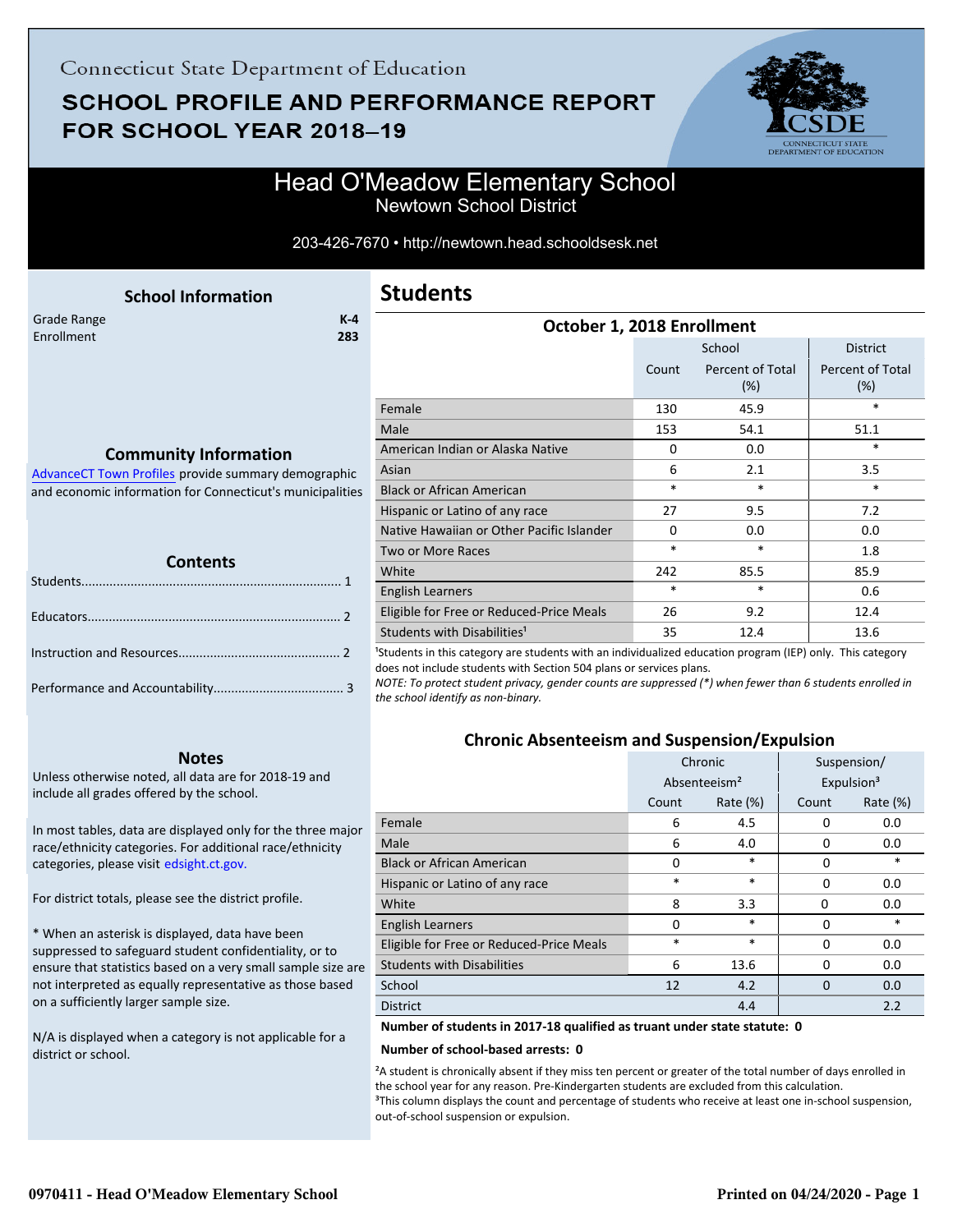# School Profile and Performance Report for School Year 2018-19 Head O'Meadow Elementary School Newtown School District

### **Educators**

| Full-Time Equivalent (FTE) <sup>1</sup> Staff |  |
|-----------------------------------------------|--|
|-----------------------------------------------|--|

|                                                           | <b>FTE</b> |
|-----------------------------------------------------------|------------|
| <b>General Education</b>                                  |            |
| Teachers and Instructors                                  | 21.5       |
| Paraprofessional Instructional Assistants                 | 6.2        |
| <b>Special Education</b>                                  |            |
| <b>Teachers and Instructors</b>                           | 3.0        |
| Paraprofessional Instructional Assistants                 | 7.9        |
| <b>Administrators, Coordinators and Department Chairs</b> |            |
| School Level                                              | 2.3        |
| Library/Media                                             |            |
| Specialists (Certified)                                   | 1.0        |
| <b>Support Staff</b>                                      | 0.4        |
| Instructional Specialists Who Support Teachers            | 3.0        |
| Counselors, Social Workers and School Psychologists       | 2.0        |
| <b>School Nurses</b>                                      | 1.1        |
| Other Staff Providing Non-Instructional Services/Support  | 12.7       |

| <b>Educators by Race/Ethnicity</b>           |       |                         |                         |  |  |  |
|----------------------------------------------|-------|-------------------------|-------------------------|--|--|--|
|                                              |       | School                  | <b>District</b>         |  |  |  |
|                                              | Count | Percent of Total<br>(%) | Percent of Total<br>(%) |  |  |  |
| American Indian or Alaska Native             | 0     | 0.0                     | 0.2                     |  |  |  |
| Asian                                        | 0     | 0.0                     | 0.9                     |  |  |  |
| <b>Black or African American</b>             | 0     | 0.0                     | 0.2                     |  |  |  |
| Hispanic or Latino of any race               | 1     | 2.5                     | 1.4                     |  |  |  |
| Native Hawaiian or Other Pacific<br>Islander | 0     | 0.0                     | 0.0                     |  |  |  |
| Two or More Races                            | 0     | 0.0                     | 0.0                     |  |  |  |
| White                                        | 39    | 97.5                    | 97.2                    |  |  |  |

### **Classroom Teacher Attendance, 2017-18**

|                                                | School | District |
|------------------------------------------------|--------|----------|
| Average # of FTE Days Absent Due to Illness or | 12.2   | 9.3      |
| Personal Time                                  |        |          |

<sup>1</sup>In the full-time equivalent count, staff members working part-time in the school are counted as a fraction of full-time. For example, a teacher who works half-time in a school contributes 0.50 to the school's staff count.

# **Instruction and Resources**

| <b>School Schedule</b> |  |
|------------------------|--|
|------------------------|--|

| Days of Instruction                   | 182 | <b>School Hours for Students</b> |          |
|---------------------------------------|-----|----------------------------------|----------|
| <b>Hours of Instruction Per Year</b>  |     | <b>Start Time</b>                | 09:05 AM |
| Grades 1-12 and Full-Day Kindergarten | 986 | End Time                         | 03:37 PM |
| Half/Extended Day Kindergarten        | N/A |                                  |          |

### **Students with Disabilities Who Spend 79.1 to 100 Percent of Time with Nondisabled Peers³**

|                                | Count  | Rate $(\%)$ |
|--------------------------------|--------|-------------|
| Autism                         | *      | $\ast$      |
| <b>Emotional Disturbance</b>   | N/A    | N/A         |
| <b>Intellectual Disability</b> | $\ast$ | $\ast$      |
| Learning Disability            | $\ast$ | $\ast$      |
| Other Health Impairment        | $\ast$ | $\ast$      |
| <b>Other Disabilities</b>      | N/A    | N/A         |
| Speech/Language Impairment     | 9      | *           |
| School                         | 24     | 75.0        |
| <b>District</b>                |        | 73.2        |

<sup>3</sup>This table includes students ages 6-21 with an IEP or services plan.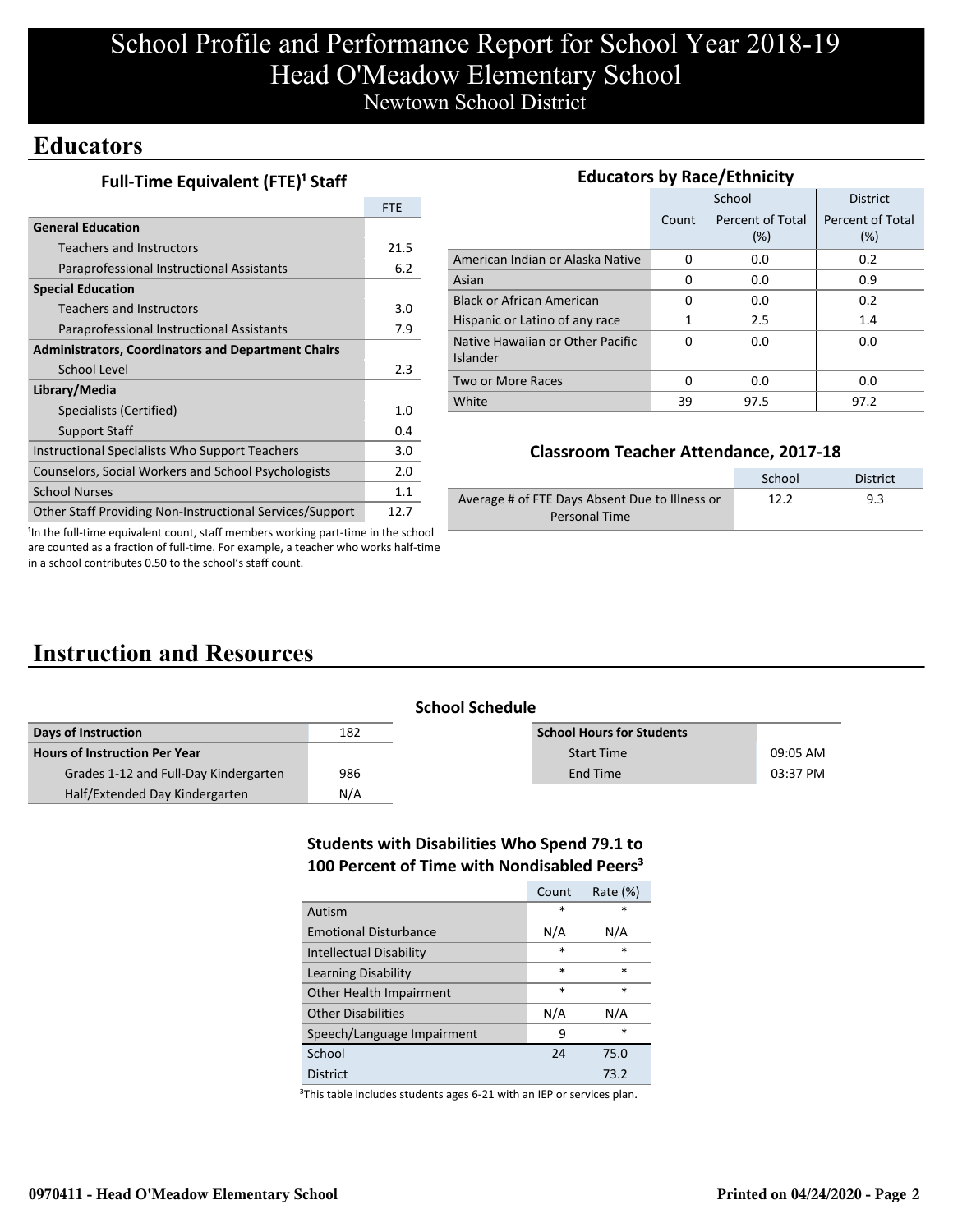# School Profile and Performance Report for School Year 2018-19 Head O'Meadow Elementary School Newtown School District

## **Performance and Accountability**

### **School Performance Index (SPI)**

A School Performance Index (SPI) is the average performance of students in a subject area (i.e., ELA, Mathematics or Science) on the state summative assessments. The SPI ranges from 0-100. An SPI is reported for all students tested in a school and for students in each individual student group. Connecticut's ultimate target for an SPI is 75.

|                                              | <b>English Language Arts (ELA)</b> |            | <b>Math</b> |            | <b>Science</b> |            |
|----------------------------------------------|------------------------------------|------------|-------------|------------|----------------|------------|
|                                              | Count                              | <b>SPI</b> | Count       | <b>SPI</b> | Count          | <b>SPI</b> |
| American Indian or Alaska Native             | 0                                  | N/A        | 0           | N/A        | 0              | N/A        |
| Asian                                        | $*$                                | $\ast$     | $\ast$      | $\ast$     | $\Omega$       | N/A        |
| <b>Black or African American</b>             | $*$                                | $*$        | $\ast$      | $\ast$     | 0              | N/A        |
| Hispanic or Latino of any race               | 8                                  | $\ast$     | 8           | $\ast$     | $\Omega$       | N/A        |
| Native Hawaiian or Other Pacific Islander    | $\Omega$                           | N/A        | $\Omega$    | N/A        | 0              | N/A        |
| <b>Two or More Races</b>                     | $\ast$                             | $\ast$     | $\ast$      | $\ast$     | 0              | N/A        |
| White                                        | 98                                 | 81.3       | 98          | 75.4       | 0              | N/A        |
| English Learners                             | $\ast$                             | $\ast$     | $\ast$      | $\ast$     | 0              | N/A        |
| Non-English Learners                         | $\ast$                             | $\ast$     | $\ast$      | $\ast$     | 0              | N/A        |
| Eligible for Free or Reduced-Price Meals     | 15                                 | $\ast$     | 15          | $\ast$     | 0              | N/A        |
| Not Eligible for Free or Reduced-Price Meals | 98                                 | 80.9       | 98          | 74.9       | 0              | N/A        |
| <b>Students with Disabilities</b>            | 20                                 | 65.3       | 20          | 60.4       | 0              | N/A        |
| <b>Students without Disabilities</b>         | 93                                 | 83.3       | 93          | 77.7       | 0              | N/A        |
| <b>High Needs</b>                            | 32                                 | 69.2       | 32          | 66.0       | 0              | N/A        |
| Non-High Needs                               | 81                                 | 84.4       | 81          | 78.0       | 0              | N/A        |
| School                                       | 113                                | 80.1       | 113         | 74.6       | $\mathbf 0$    | N/A        |

### **National Assessment of Educational Progress (NAEP): Percent At or Above Proficient<sup>1</sup>**

|                        | <b>NAEP 2019</b> | <b>NAEP 2013</b> |          |  |
|------------------------|------------------|------------------|----------|--|
| <b>READING</b>         | Grade 4          | Grade 8          | Grade 12 |  |
| Connecticut            | 40               | 41               | 50       |  |
| <b>National Public</b> | 34               | 32               | 36       |  |
| <b>MATH</b>            | Grade 4 Grade 8  |                  | Grade 12 |  |
| Connecticut            | 45               | 39               | 32       |  |
| <b>National Public</b> | 40               | 33               | 25       |  |

<sup>1</sup>NAEP is often called the "Nation's Report Card." It is sponsored by the U.S. Department of Education. This table compares Connecticut's performance to that of national public school students. Performance standards for state assessments and NAEP are set independently. Therefore, one should not expect performance results to be the same [across Smarter Balanced and NAEP. Instead, NAEP results are meant to](https://portal.ct.gov/-/media/SDE/Student-Assessment/NAEP/report-card_NAEP-2019.pdf?la=en) complement other state assessment data. To view performance on NAEP by student group, click here.

### **Physical Fitness Tests: Students Reaching Health Standard²**

|                      | Percent of Students by Grade <sup>3</sup> (%) |      |      |           | <b>All Tested Grades</b> |             |
|----------------------|-----------------------------------------------|------|------|-----------|--------------------------|-------------|
|                      | 4                                             | 6    | 8    | <b>HS</b> | Count                    | Rate $(\%)$ |
| Sit & Reach          | 100.0                                         | N/A  | N/A  | N/A       | 47                       | 100.0       |
| Curl Up              | 95.7                                          | N/A  | N/A  | N/A       | 47                       | 95.7        |
| Push Up              | 91.5                                          | N/A  | N/A  | N/A       | 47                       | 91.5        |
| Mile Run/PACER       | 93.6                                          | N/A  | N/A  | N/A       | 47                       | 93.6        |
| All Tests - School   | 80.9                                          | N/A  | N/A  | N/A       | 47                       | 80.9        |
| All Tests - District | 63.3                                          | 83.6 | 57.0 | 62.0      |                          | 66.5        |

²The Connecticut Physical Fitness Assessment (CPFA) is administered to students in Grades 4, 6, 8 and High School (HS). The health-related fitness scores gathered through the CPFA should be used to educate and motivate children and their families to increase physical activity and develop lifetime fitness habits.

<sup>3</sup>Only students assessed in all four areas are included in this calculation.